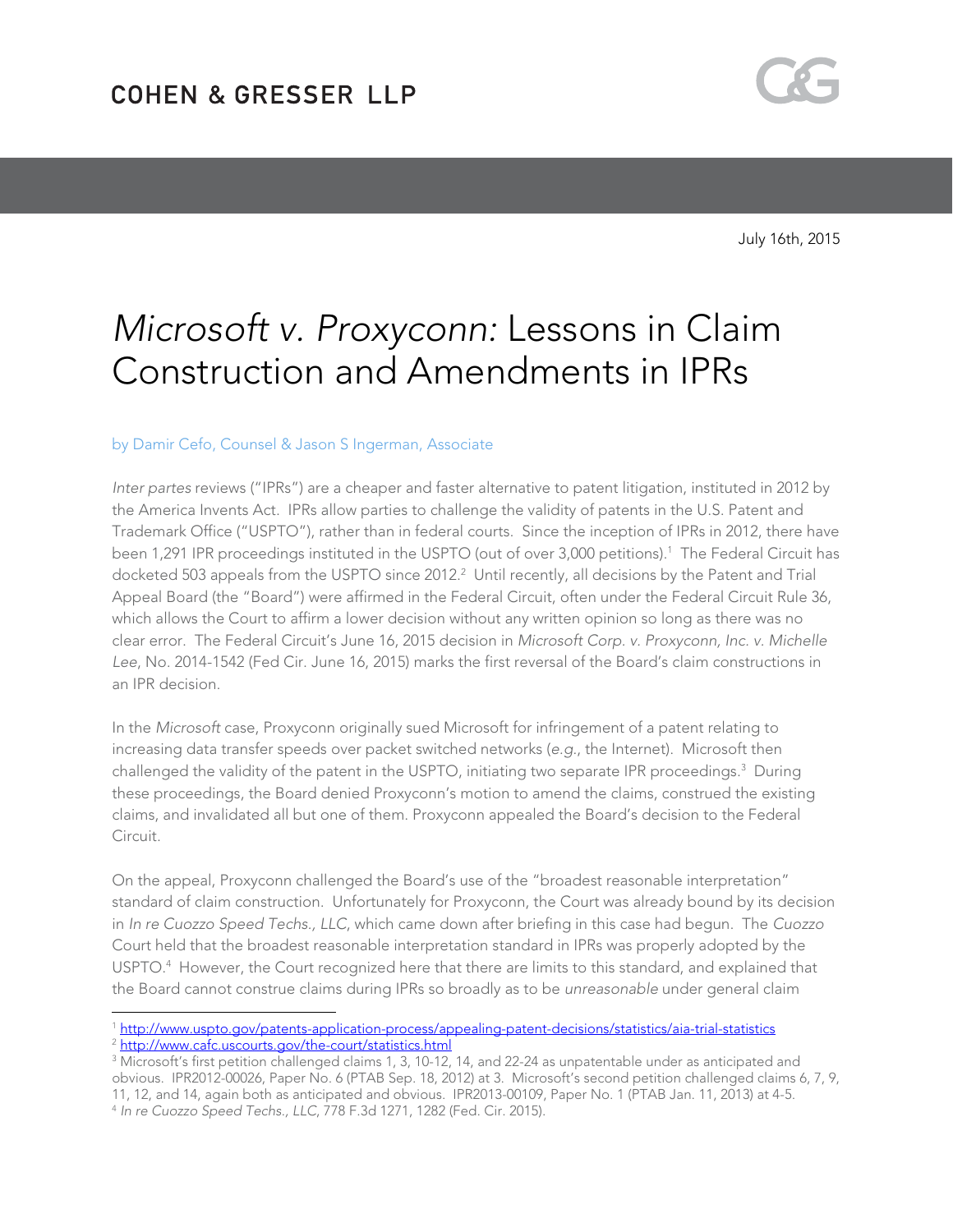

July 16th, 2015

construction principles.<sup>5</sup> Thus, the Federal Circuit agreed with Proxyconn on two claim constructions, and found the Board's construction of those terms unreasonably broad for violating the canons of claim construction.

The Court also affirmed the denial of Proxyconn's appeal, but clarified how to properly move to amend claims during IPR proceedings. The Court upheld the USPTO's adoption of additional requirements through Board decisions, and specifically affirmed one such requirement that a motion to amend claims must show that the proposed claims are patentable over all prior art of record.

After the Microsoft decision, it is now clear that the Court will review Board decisions on claim construction if they violate the long-established canons of claim construction, e.g.,:

- Claims should be construed in such a way to preserve their validity; $^6$
- $\bullet$  The context, and surrounding words in the claims, should inform the meaning of claim terms;<sup>7</sup>
- Claims must be construed in light of the specification,<sup>8</sup> however, limitations from the specification may not be imported into the claims;<sup>9</sup> and
- Different terms used in claims should have different meanings.<sup>10</sup>

With its decision in Microsoft, the Court has also provided guidance on how to properly move to amend claims during IPRs, and more generally reminds us that in making motions before the Board, one should pay close attention to the Board's previous decisions which may place additional requirements on such motions.

## About the Author

Mr. Cefo's practice focuses on patent litigation and patent portfolio evaluation and management in the areas of computer hardware and software, electronic and electromechanical devices, and MPEG video compression arts as well as in trademarks and copyrights. He also has experience with post-grant patent proceedings, including ex parte reexamination, reissues, AIA inter partes review and covered business method review for patent owners and petitioners.

 $\overline{a}$ <sup>5</sup> Microsoft Corp. v. Proxyconn, Inc. v. Michelle Lee, No. 2014-1542,1543, slip op. at 6 (Fed Cir. June 16, 2015).<br><sup>6</sup> Id. at 1327.<br><sup>7</sup> Id.at 1314.<br><sup>8</sup> Phillips v. AWH Corp., 415 F.3d 1303, 1315 (Fed. Cir. 2005) (en banc

Inc., 52 F.2d 967 at 979).<br><sup>9</sup> RF Delaware Inc. v. Pacific Keystone Techs, Inc., 326 F.3d 1255, 1264 (Fed. Cir. 2003).<br><sup>10</sup> See, e.g., CAE Screenplates Inc. v. Heinrich Fiedler GmbH, 224 F.3d 1308, 1317 (Fed. Cir. 2000) ("

<sup>. . .</sup> different terms in the claims connotes different meanings.").